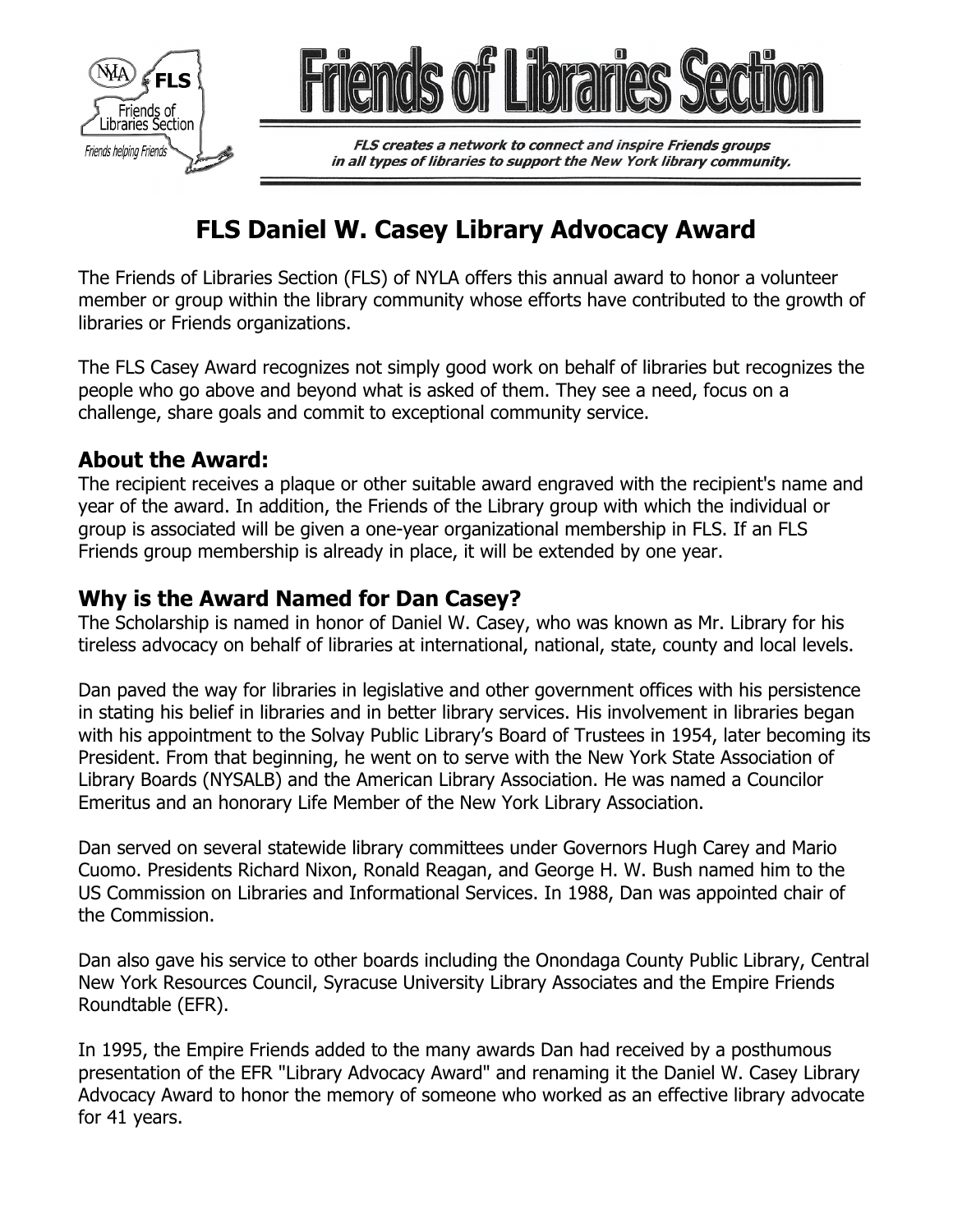# **Application Process and Award Criteria:**

Recipients are chosen annually based on the following:

- A completed nomination form is submitted, along with supporting materials, to the FLS Casey Award Coordinator via email by the nomination deadline of June 1.
- Nominations may be submitted by a library director, Friends group, or individual associated with the library and nominee. Nomination packets can be found at www.NYLA.org/Friends > Awards and Scholarships.
- All nominations are reviewed by the Casey Award Coordinator and two volunteer Casey award readers, all of whom are FLS members. Nomination forms are reviewed and rated on the following criteria: communication skills; creativity; cooperation with staff, trustees, and if applicable, Library Foundation; due diligence and oversight of nonprofit status; advocacy; inspiration; leadership; outreach; community relations; and marketing or promotion of the group.
- Nominators will be notified of the status of the award application in late summer.

## **Additional Details:**

The award is announced at the FLS Annual Membership Meeting, held virtually, in November. Nominators/Recipients may choose to have the award presented at that event or at a local event. The nominator is responsible for any local award presentation event and will attend to any details. An FLS representative will attend a local presentation whenever possible.

An *Honorable Mention* may be sent to any candidate who has exhibited service worthy of commendation.

## **Questions?**

Please direct questions to Helen Rados at [hrados@gmail.com](mailto:hrados@gmail.com) or 845-866-2565 and leave a message.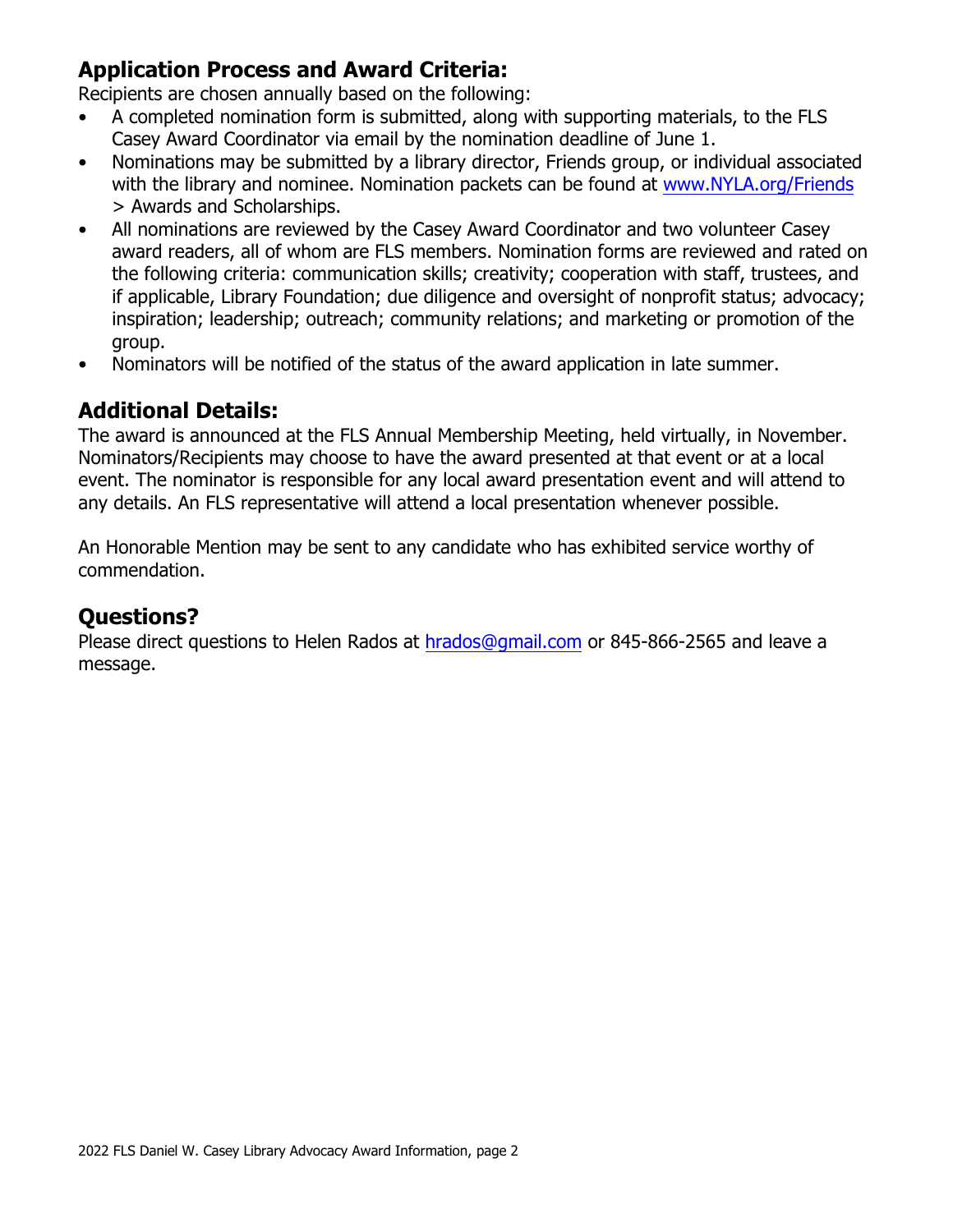



FLS creates a network to connect and inspire Friends groups in all types of libraries to support the New York library community.

#### **FLS Daniel W. Casey Library Advocacy Award Nomination Form 2022**

The Friends of Libraries Section of NYLA offers this award to honor a volunteer member or group within the library community whose efforts have contributed to the growth of libraries or Friends organizations.

To submit a nomination please complete this form and email it, along with any accompanying documentation, to Helen Rados, FLS Daniel W. Casey Library Advocacy Award Coordinator, at [hrados@gmail.com](mailto:hrados@gmail.com). All nominations must be submitted electronically.

For more information about this award visit [www.NYLA.org/Friends](http://www.nyla.org/friends) > Awards and Scholarships. Email questions to Helen or contact her at 845-866-2565. Please leave a message. All nominations must be received by Wednesday, **June 1, 2022**

| Name of nominee/group:                                                             |           |
|------------------------------------------------------------------------------------|-----------|
| Title of nominee:                                                                  |           |
| Address of nominee/group:                                                          |           |
| Phone: (day)                                                                       | (evening) |
| Nominee email:                                                                     |           |
| Nominator's name:                                                                  |           |
| Title:                                                                             |           |
| Address of nominator:                                                              |           |
| Phone: (day)                                                                       | (evening) |
| Nominator's email:                                                                 |           |
| If the nominator is not the director of the library, please provide the following: |           |

Email address of library director:

Name of library director:

 $\sim$  continued on next page  $\sim$